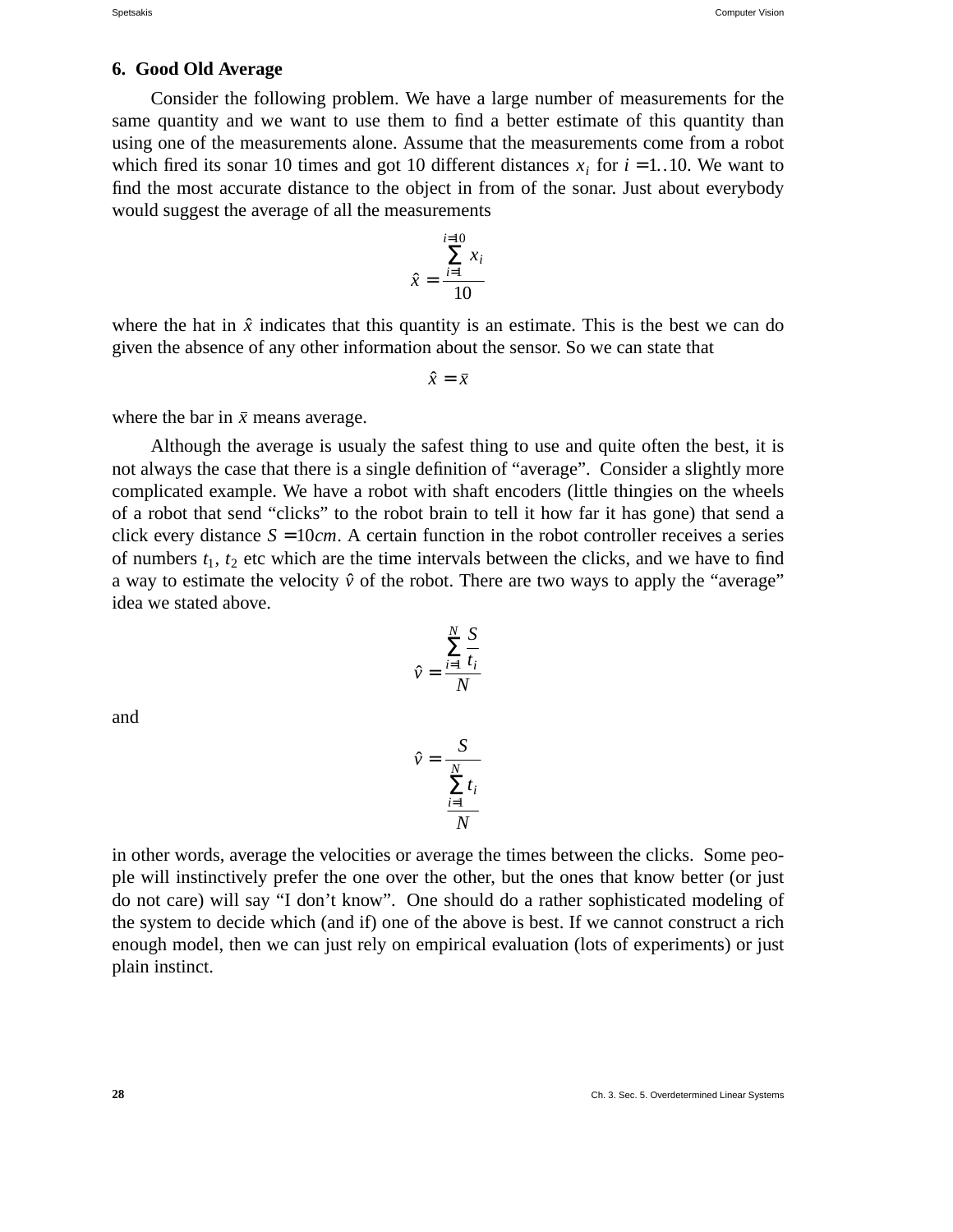#### **6.1. Average and Expected Value**

These two are more or less the same thing, if you are a common mortal. Their principal difference is that the "Expected Value" sounds more sophisticated. A secondary but certainly fundamental difference is that the *average* is what we actually compute from a set of measurements, whereas the *expected value* is what we expect to get from a measurement. If, for example, we place the robot 30cm away from the wall, the expected value of the sonar reading will be 30cm, although none of the measurements will be exactly 30, most probably not even the average. But if we take many measurements the average will converge to 30 for a properly calibrated sonar sensor (or to be honest, for a sensor that shows some respect for elementary statistics).

Since the average usually converges to the expected value and the expected value is usually what we try to estimate, we cannot go very wrong by using the average as an estimate of the expected value, if we have more data than we need.

OK, we know how to take the average: we sum all up and divide by their number. How do we compute the expected value? The books say <sup>papoulis</sup>

$$
\mu_x = E\{x\} = \int_{-\infty}^{\infty} x p(x) dx \tag{6.1}
$$

where  $p(x)$  is the Probability Density Function (pdf) of *x*. That's not that useful though if we do not have a pdf or simply do not know how to compute integrals. In practice we often need neither (phewww). It is usually enough to know four rules for the expected value

- (1) The expected value of a constant is itself e.g  $E{c} = c$ .
- (2) The expected value of the expected value of a measurement is the expected value of the measurement e.g.  $E{E{x}} = E{x}$
- (3) The expected value of the sum of two measurements is the sum of the expected values (very much like the average) e.g.  $E\{x + y\} = E\{x\} + E\{x\}$ .
- (4) The expected value of the product of two measurements is the product of the expected values *if* the measurements are statistically independent (very much *unlike* the average) e.g.  $E\{xy\} = E\{x\}E\{x\}$

The discrete version of Eq. (6.1) for the expected value (which is for random variables whose value is always an integer like a pair of dice) is not very different

$$
\mu_x = \mathcal{E}\{x\} = \sum_i i p_i \tag{6.2}
$$

where  $p_i$  is the probability of outcome *i*.

As it will become apparent in the next sections it is useful to define not only the expected value of our measurement but the expected value of  $x^2$ ,  $(x - \bar{x})^2$  or any other function of *x* as well. In general we want to compute  $E\{f(x)\}\$  for any function  $f(x)$  that might be useful to us.

Ch. 3. Sec. 6. Good Old Average **29**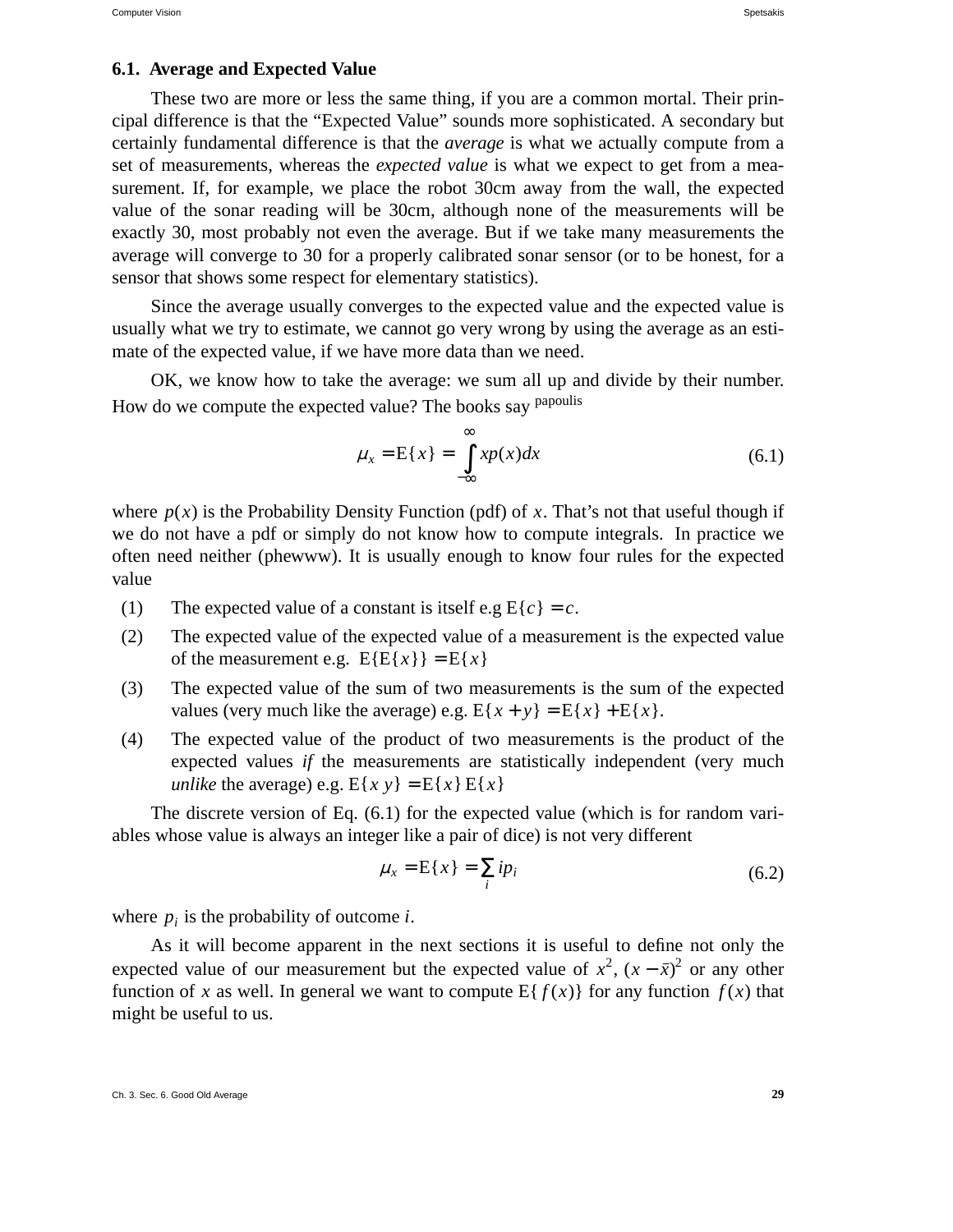#### **6.2. Standard Deviation and Variance**

So far we answered the question "how far is the object". The next question we will be asked is how good were the data. There are many ways to do this but we are seeking one that is simple, mathematically tractable, generally applicable and makes sense. Few definitions would fill the bill better than the estimate of the variance

$$
\hat{\sigma}^2 = \frac{\sum_{i=1}^{i=N} (x_i - \mathbf{E}\{x\})^2}{N}
$$

which assumes that we know the expected value  $E{x}$ . If we do not, and usually we do not, then the estimate of the variance is

$$
\hat{\sigma}^2 = \frac{\sum_{i=1}^{i=N} (x_i - \bar{x})^2}{N}.
$$

The above expression has the tendency to slightly underestimate the variance because  $\bar{x}$  is the center of gravity of all the data points  $x_i$  and as a result the sum of square distances from all the data points is always no more than the sum of square distances from the true expected value. We will not worry about this now for many reasons. One is that most often the effect is small. Another is that for data with many dimensions any action that corrects this bias will be expensive. Yet another is that in estimation we care mainly with the relative magnitude of variances, so the effecto of this bias is smaller. Finally, and by far the most important and scientific reason is that nobody cares. We do not want to be geeks, do we?

The variance has all the nice properties we want. It is simple, and makes sense. If the data vary a lot from the expected value, then the variance is large. If they cluster tightly around the expected value the variance is small. It is definitely mathematically tractable (whereas if we used absolute value instead of square it would not be) and it appears naturally in many probabilistic models.

Quite often it is more convenient to use the square root form of the variance which is called *standard deviation*

$$
\sigma=\sqrt{\sigma^2}.
$$

It is not very hard to prove that any measurement  $x_i$  is with very high probability within  $\pm 3\sigma$  from the expected value. If the probability model is Gaussian (a nice bell curve) this probability is 99.5%.

If you think that the estimate of the variance defined above makes sense, you are ready to see the definition of the variance itself:

$$
\sigma^2 = \mathcal{E}\left\{ (x - E\{x\})^2 \right\}.
$$
\n(6.3)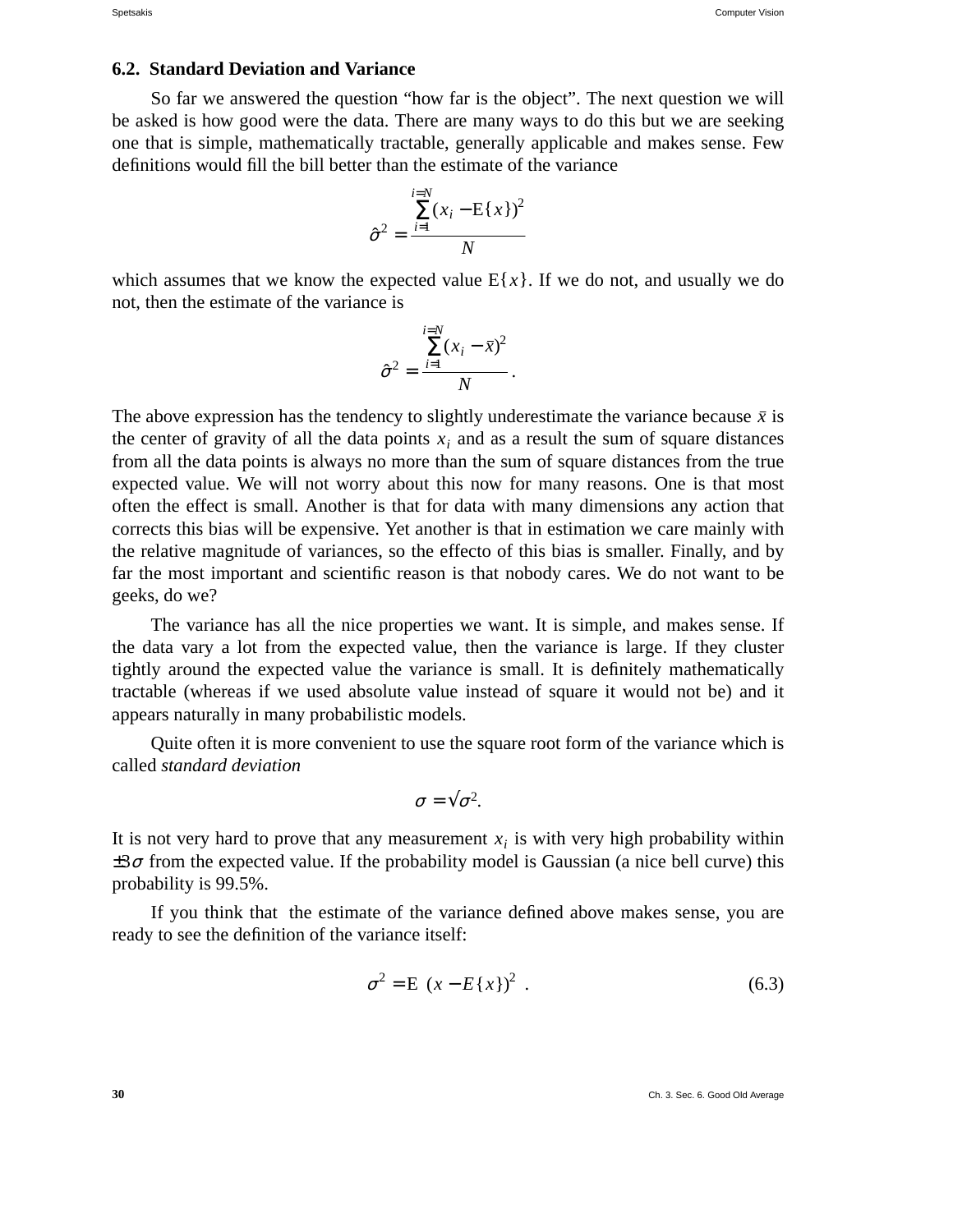# **6.3. Covariance**

Consider two random variables *x* and *y* that are not independent, with means  $\mu_x$  and  $\mu_y$  and variances  $\sigma_x^2$  and  $\sigma_y^2$ . It is obvious that

$$
C_{xy} = E\left\{ (x - \mu_x)(y - \mu_y) \right\}
$$

cannot be simplified using the rule about products. It is a number that describes the dependance of the random variables *x* and *y* and as such it has a name: *covariance*. It is closely related to the more familiar *correlation*, which is nothing more than a normalized covariance. Since for our purposes only covariance is needed, we treat correlation as a poor relative.

Let's do a simple example of two non-independent random variables, *x* and *y*. Assume that  $y = x + w$  where *w* is a random variable which is independent of *x* with mean  $\mu_w$  and variance  $\sigma_w^2$ . Then the mean of *y* is

$$
\mu_{y} = \mu_{x} + \mu_{w}
$$

the variance  $\sigma_y^2$  is

$$
\sigma_y^2 = E \left\{ (y - \mu_y)^2 \right\} =
$$
  
\n
$$
E \left\{ ((x - \mu_x) + (w - \mu_w))^2 \right\} =
$$
  
\n
$$
E \left\{ (x - \mu_x)^2 \right\} + E \left\{ (w - \mu_w)^2 \right\} + 2E \{ (w - \mu_w)(x - \mu_x) \}
$$
  
\n
$$
= \sigma_x^2 + \sigma_w^2
$$

and the covariance is

$$
C_{xy} = E\left\{ (x - \mu_x)(y - \mu_y) \right\} =
$$
  
\n
$$
E\{(x - \mu_x)((x - \mu_x) + (w - \mu_w))\} =
$$
  
\n
$$
E\left\{ (x - \mu_x)^2 \right\} + E\{(w - \mu_w)(x - \mu_x)\} = \sigma_x^2
$$

It is obvious from the above definition that we can write

$$
C_{xx} = \sigma_x^2
$$

and this will be a usefull alternative to the traditional  $\sigma$  notation.

Ch. 3. Sec. 6. Good Old Average **31**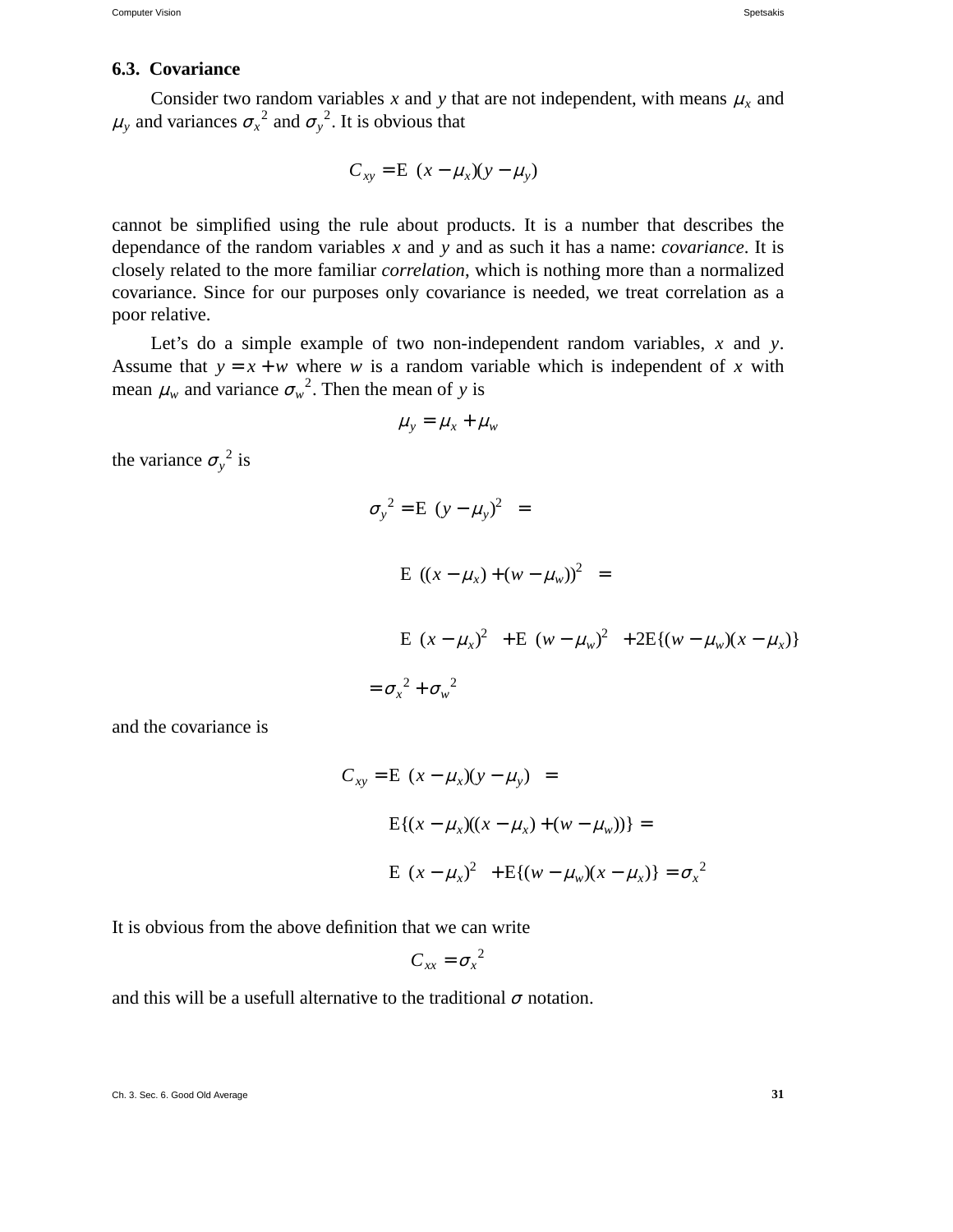### **6.4. Expected Value and Variance of the Average**

We expect our measurements to have some randomness in them. What happens to this randomness when we take the average? We are sure that it decreases, but by how much? This sounds like the next question to answer.

As a warm up exercise let's compute the expected value of the average.

$$
E\{\bar{x}\} = E\left\{\frac{\sum_{i=1}^{i=N} x_i}{N}\right\}
$$

and we know that the expected value of the sum is the sum of the expected values, so

$$
E\{\bar{x}\} = \frac{\sum_{i=1}^{i=N} E\{x_i\}}{N}
$$

and since the expected value of every measurement is the same (unless we assume that the first 5 measurements are for practice and after that the sonar gets tired)

$$
E\{\bar{x}\} = \frac{\sum_{i=1}^{i=N} E\{x\}}{N} = E\{x\} = \mu_x
$$

or in other words the expected value of the average is the same as the expected value of *x*, which is exactly what we suspected all along (and if we did not suspect such a thing, we should have suspected it!)

Then, how about the variance of the average.

$$
\sigma_{avg}^{2} = E\left\{ (\bar{x} - \mu_{x})^{2} \right\} = E\left\{ \left( \frac{\sum_{i=1}^{i=N} x_{i}}{N} - \frac{\sum_{i=1}^{i=N} \mu_{x}}{N} \right) \right\} =
$$

$$
E\left\{ \left( \frac{\sum_{i=1}^{i=N} x_{i} - \mu_{x}}{N} \right) \right\} =
$$

$$
E\left\{ \sum_{i=1}^{N} \sum_{j=1}^{N} \frac{(x_{i} - \mu_{x})(x_{j} - \mu_{x})}{N^{2}} \right\}
$$

we can apply the rule that says that the expected value of the sum is the sum of the expected values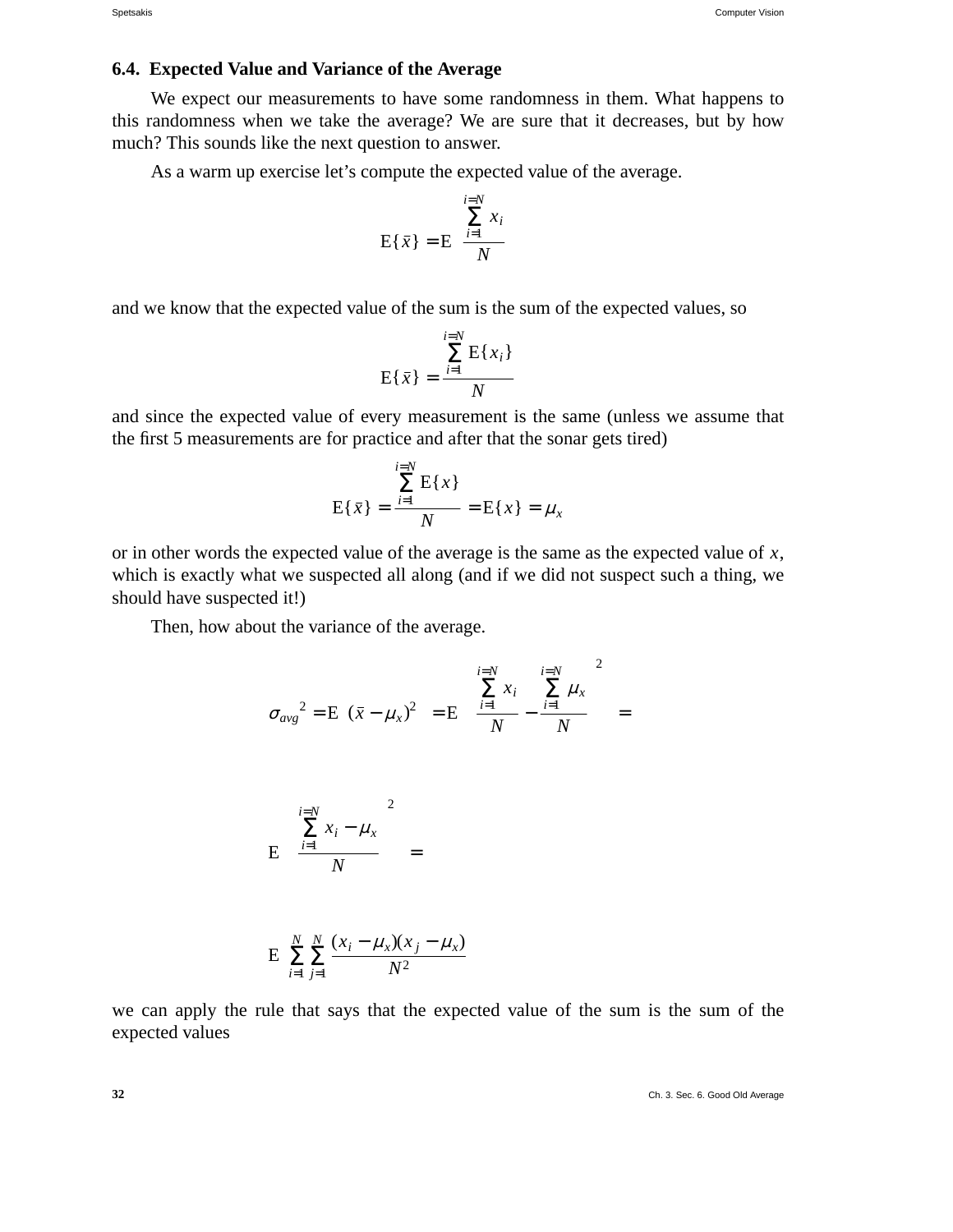Computer Vision Spetsakis (Special Special Special Special Special Special Special Special Special Special Special Special Special Special Special Special Special Special Special Special Special Special Special Special Spe

$$
\sigma_{avg}^{2} = \sum_{i=1}^{N} \sum_{j=1}^{N} \frac{E \left\{ (x_i - \mu_x)(x_j - \mu_x) \right\}}{N^2}
$$

and we have to apply the rule about products now. This double summation has two kinds of terms: the ones where  $i \neq j$  and the ones where  $i = j$ . For every term that has  $i \neq j$ , we use the assumption that the measurements are statistically independent so

$$
E\left\{ (x_i - \mu_x)(x_j - \mu_x) \right\} = E\{(x_i - \mu_x)\} E\{(x_j - \mu_x)\} = (\mu_x - \mu_x)(\mu_x - \mu_x) = 0.
$$

That's great the majority of terms have vanished! And we are left with the terms for which *i* and *j* are equal

$$
\sigma_{avg}^{2} = \sum_{i=1}^{N} \frac{E \left\{ (x_i - \mu_x)^2 \right\}}{N^2}
$$

and with the help of Eq. (6.3) we see that

$$
\sigma_{avg}^2 = \frac{\sigma^2}{N}
$$

which quantifies what we expected. If for example we take 100 measurements then the variance of the average is 100 times smaller and the standard deviation is 10 times smaller. If the sonar had a nominal accuracy of  $\pm 10$  then the averaging will improve the accuracy to ±1. And that is true only if the measurements are independent. If they are not (e.g. the noise is mostly dues to high or low temperature, and the measurements were taken one after the other in a short period of time, the temperature did not have any random fluctuation and the measurements are not independent.

## **7. Weighted Average**

Now assume that we mount two identical sonar sensors on the robot and both are looking into the same direction. The only difference between them is that their internal software uses averaging to improve accuracy in both but the one averages 4 measurements and the other averages 9. It is obvious that we trust the second sonar more than the first and that the averaging should be weighted

$$
\hat{x} = \frac{4x_1 + 9x_2}{4+9} \,. \tag{7.1}
$$

While this happens to be the best estimate given the lack of other information, it is nonetheless the result of gut feeling. And like many other outcomes of the gut it might not be ideal.

The problem with Eq. (7.1) is that we do not always have raw data to average but only a few equations that involve random measurements and each one alone is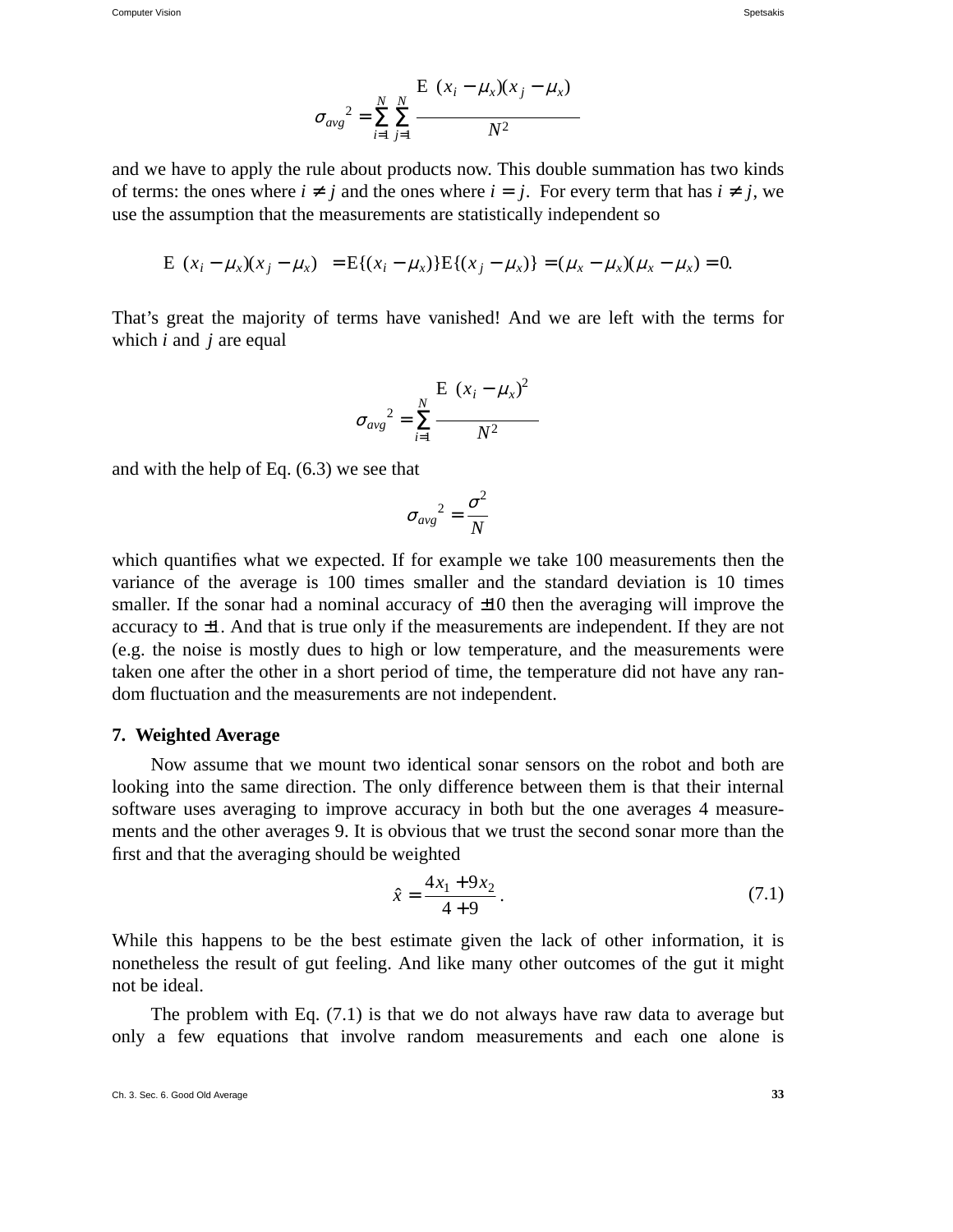indeterminate. So we have to devise something that can be applied in general.

Since we are not the only ones that need this kind of general estimator, mathematicians and statisticians worked hard and invented a whole range of such things called estimators. These are general techniques by which we design functions that compute the quantity we want. These estimators have names like "Bayesian", "Maximum Likelihood" or " $\chi^{2}$ ". Although all three have their respective ecological niches, they are quite similar in many ways. We could use any of the three for our case but we will opt for the simplest one, the  $\chi^2$ .

We want to estimate a parameter, in this case  $\hat{x}$  which is the same as the expected value of *x*. We form the expression

$$
\chi^2 = \frac{(x_1 - \hat{x})^2}{\sigma_1^2} + \frac{(x_2 - \hat{x})^2}{\sigma_2^2} \tag{7.2}
$$

and we try to minimize it. In more general settings we would form the expression

$$
\sum_{i}\frac{(f(p)-x_i)^2}{\sigma_i}
$$

where *p* is the parameter we want to estimate and  $f(p)$  is a function that returns the expected value of *x* given the parameter *p*.

The more we look at Eq. (7.2) the more sense it makes. If we find an  $\hat{x}$  that is as close as possible to the data points  $x_i$  with preference to points with small  $\sigma_i$  then Eq. (7.2) achieves minimum.

We now try the standard way to minimize it. We take the derivative with respect to the unknown and set it to zero.

$$
\frac{\partial}{\partial \hat{x}} \left( \frac{(x_1 - \hat{x})^2}{\sigma_1^2} + \frac{(x_2 - \hat{x})^2}{\sigma_2^2} \right) = 2 \frac{(x_1 - \hat{x})}{\sigma_1^2} + 2 \frac{(x_2 - \hat{x})}{\sigma_2^2} = 0
$$

and some simple algebra gives us

$$
\hat{x} = \frac{\frac{x_1}{\sigma_1^2} + \frac{x_2}{\sigma_2^2}}{\frac{1}{\sigma_1^2} + \frac{1}{\sigma_2^2}}
$$
\n(7.3)

We notice that we can get the Eq. (7.1) from (7.3) if we replace  $\sigma_1^2$  with  $\sigma^2/4$  and  $\sigma_2^2$ with  $\sigma^2/9$ . It is always nice to see a formula derived from our gut feeling coincide with one derived by some kind of fancy math.

We now turn our attention to the quality of the estimate  $\hat{x}$  and compute its variance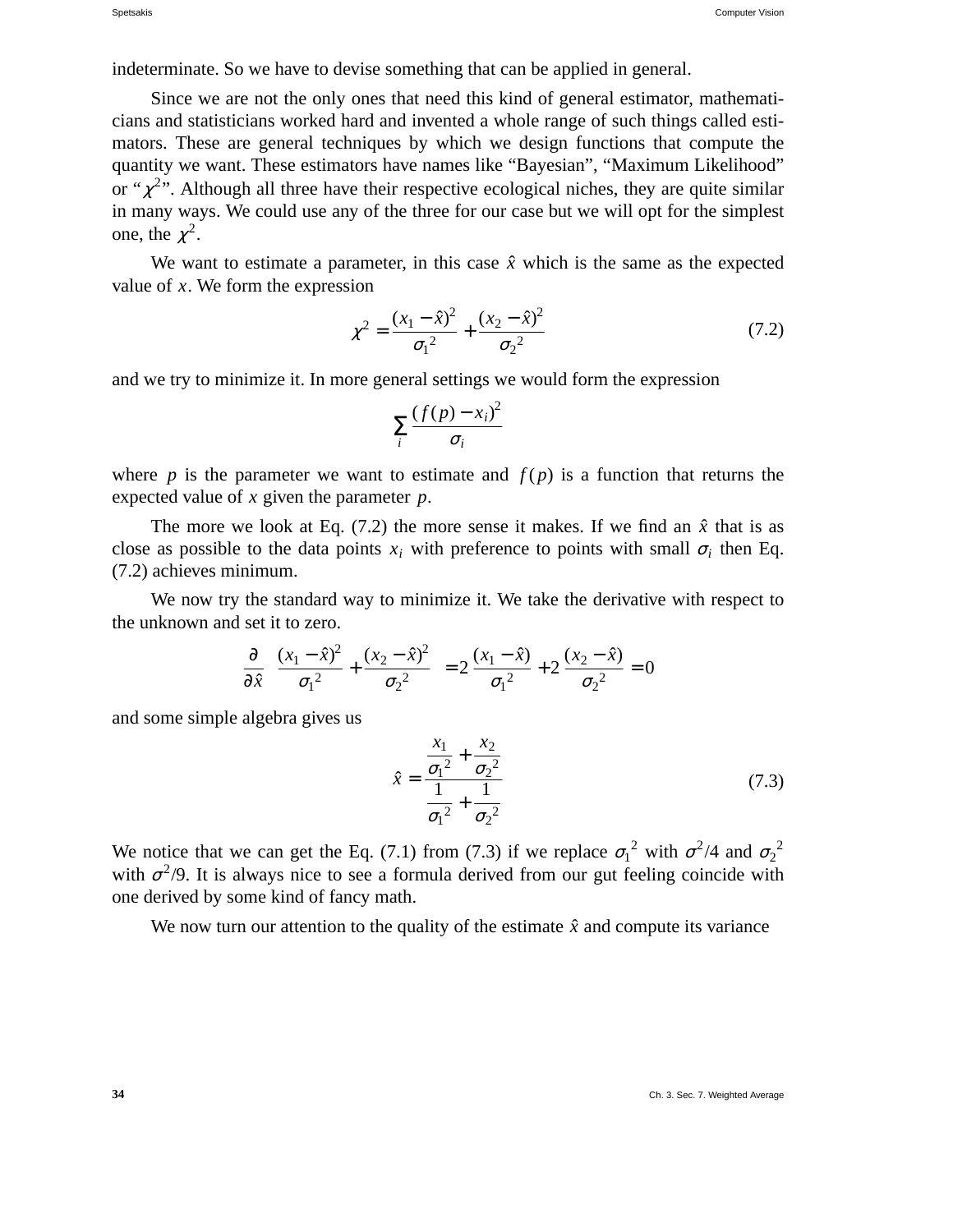$$
\sigma_{\hat{x}}^{2} = E \left\{ (\hat{x} - \mu_{x})^{2} \right\} =
$$
\n
$$
E \left\{ \left( \frac{\frac{x_{1}}{\sigma_{1}^{2}} + \frac{x_{2}}{\sigma_{2}^{2}}}{\frac{1}{\sigma_{1}^{2}} + \frac{1}{\sigma_{2}^{2}}} - \mu_{x} \frac{\frac{1}{\sigma_{1}^{2}} + \frac{1}{\sigma_{2}^{2}}}{\frac{1}{\sigma_{1}^{2}} + \frac{1}{\sigma_{2}^{2}}} \right) \right\} =
$$
\n
$$
E \left\{ \left( \frac{\frac{x_{1} - \mu_{x}}{\sigma_{1}^{2}} + \frac{x_{2} - \mu_{x}}{\sigma_{2}^{2}}}{\frac{1}{\sigma_{1}^{2}} + \frac{1}{\sigma_{2}^{2}}} \right) \right\}
$$

and if we expand the square we can apply the rule of the expected value of a sum

$$
\frac{E\left\{\left(\frac{x_1 - \mu_x}{\sigma_1^2}\right)^2\right\}}{\left(\frac{1}{\sigma_1^2} + \frac{1}{\sigma_2^2}\right)^2} + 2 \frac{E\left\{\left(\frac{x_1 - \mu_x}{\sigma_1^2}\right)\left(\frac{x_2 - \mu_x}{\sigma_2^2}\right)\right\}}{\left(\frac{1}{\sigma_1^2} + \frac{1}{\sigma_2^2}\right)^2} + \frac{E\left\{\left(\frac{x_2 - \mu_x}{\sigma_2^2}\right)^2\right\}}{\left(\frac{1}{\sigma_1^2} + \frac{1}{\sigma_2^2}\right)^2} = \frac{\sigma_1^2}{\left(\frac{1}{\sigma_1^2} + \frac{1}{\sigma_2^2}\right)^2}
$$

which finally leads to

$$
\sigma_{\hat{x}}^2 = \frac{1}{\frac{1}{\sigma_1^2} + \frac{1}{\sigma_2^2}}.
$$
\n(7.4)

The above expression is nice and simple and makes a lot of intuitive sense. It tells us that whenever we average two measurements we always reduce the variance if we use the proper weighting (we could do the calculations using improper weighting and see that we might increase the variance) because  $\sigma_{\hat{x}}^2$  is always less than either  $\sigma_1^2$  or  $\sigma_2^2$ . And if we combine two measurements, one with standard deviation of say 1 and the other of standard deviation of 10, the relative weights in the averaging will be 1 and 1/100 respectively and as a result the variance will change by only 1 percent (and the standard deviation by half percent), which is negligible as one would expect.

The above hold for one dimensional data only. If our samples  $x_i$  are vectors, then things are slightly different, but only slightly: the variances  $\sigma^2$  are not scalars anymore, they are matrices. And what comes to mind when the number of dimensions goes up is the "dimensionality curse", or the rapidly increasing difficulty of the problem as the dimensionality increases. This is not the case here. The increased dimensionality decreases performance but allows some spectacular solutions to some estimation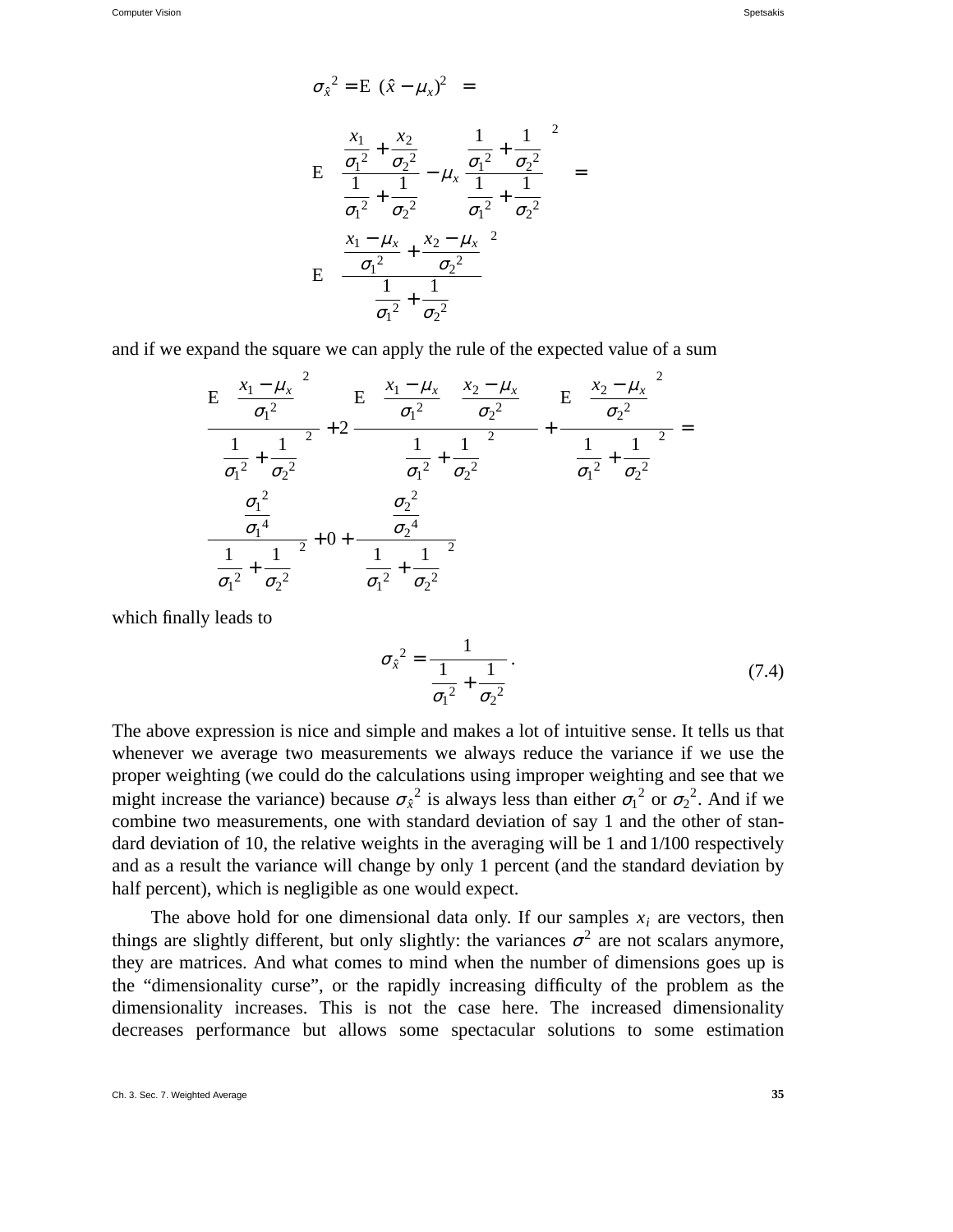problems.

# **8. Weighted Average in Multiple Dimensions**

With the notable exception of drainpipe inspection robots all robots live in multidimensional worlds. Their position or state is a vector and not a number. An autonomous robotic platform would need at least three numbers to describe its position: *x*, *y* and orientation  $\theta$ . A flying robot would need 6 such numbers: three for the position and three for the orientation. But having a whole set of numbers to describe the state of the robot means that we have a whole set of numbers to estimate. It also means that Goddess Chance has a whole set of numbers to infect with randomness. And this means multidimensional statistics, which in turn means vectors and matrices.

The first thing in order is to calm the population. Matrices are not that much harder and in most cases we can get away with  $2 \times 2$  matrices which are simple to visualize. Our measurements will be again  $x_i$ , the average will be  $\bar{x}$ , the estimate will be  $\hat{x}$ . The only difference is that now they are vectors. The variance will be a little different though because it is a matrix and we will use the symbol **C**.

A measurement  $x_i$  has two components now (say the north facing sonar and the west facing sonar)

$$
x_i = \left[ \begin{array}{c} p_i \\ q_i \end{array} \right]
$$

and the average of such a vector is the vector averages

$$
\bar{x} = \left[ \begin{array}{c} \bar{p} \\ \bar{q} \end{array} \right]
$$

and the expected value is similarly a vector

$$
\mu_x = \mathbf{E}\{x\} = \begin{bmatrix} \mathbf{E}\{p\} \\ \mathbf{E}\{q\} \end{bmatrix} = \begin{bmatrix} \mu_p \\ \mu_q \end{bmatrix}
$$

and so is the estimate

$$
\hat{x} = \left[\begin{array}{c} \hat{p} \\ \hat{q} \end{array}\right]
$$

so the only partycrusher is the variance which is usually called "The Variance-Covariance Matrix". Before we start thinking nasty things about this matrix, lets see the definition. It really makes sense.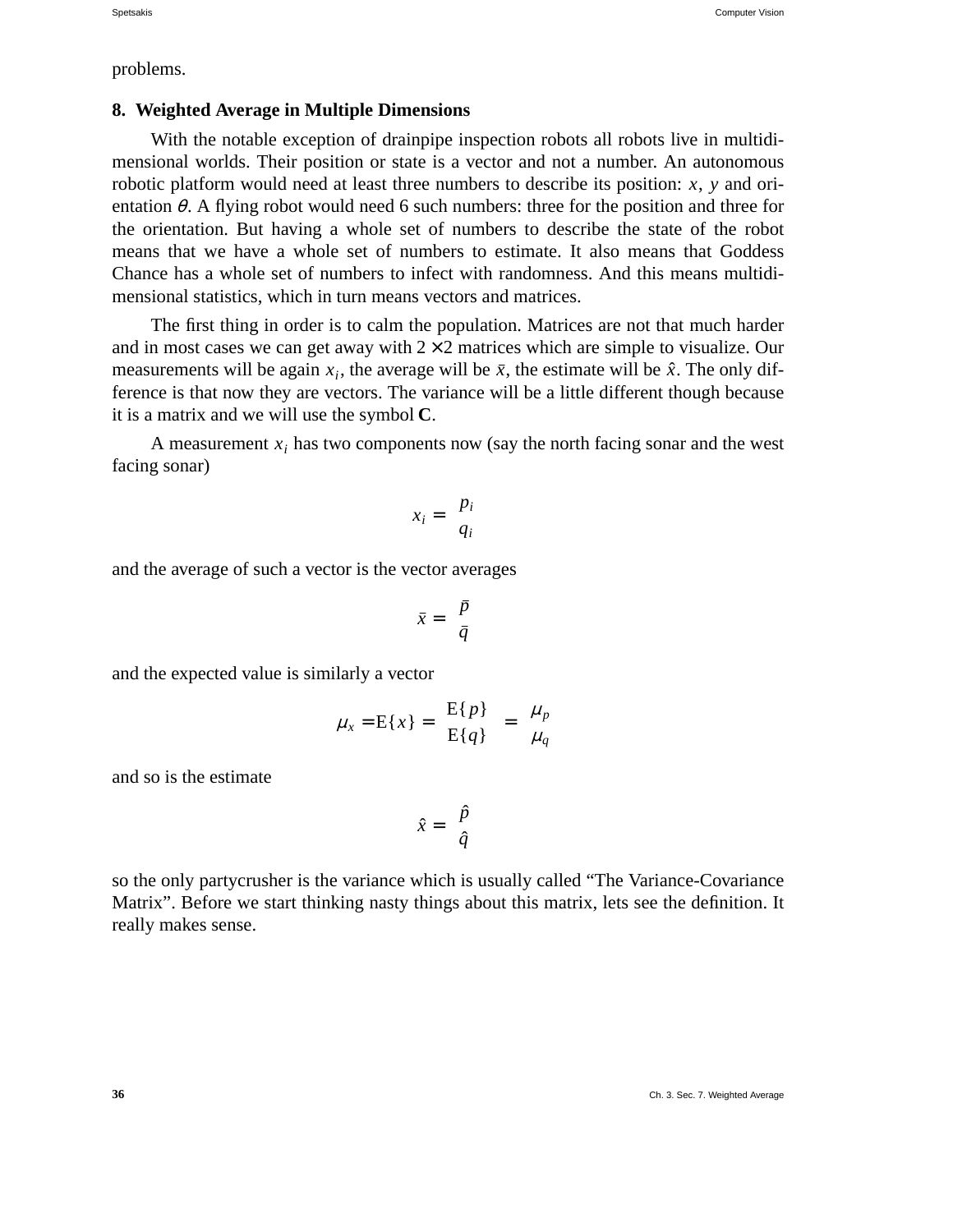$$
\mathbf{C} = \mathbf{E} \left\{ (x - \mu_x)(x - \mu_x)^T \right\} = \begin{bmatrix} E \left\{ (p - \mu_p)^2 \right\} & E \left\{ (p - \mu_p)(q - \mu_q) \right\} \\ E \left\{ (p - \mu_p)(q - \mu_q) \right\} & E \left\{ (q - \mu_q)^2 \right\} \end{bmatrix} = \begin{bmatrix} C_{pp} & C_{pq} \\ C_{pq} & C_{qq} \end{bmatrix}
$$

The two diagonal elements  $C_{pp}$  and  $C_{qq}$  are old friends. They are the one dimensional variances of the elements of the vector *x* which we expected. The thing that we might not expect are the two (actually one since they are equal) off-diagonal elements  $C_{pq}$ . These are the *Covariances*! Which at least explains the name of the matrix.

When we have two or more random variables, then it is important to have not anly their variances but their covariances as well. Consider the case when  $x$  is the vector of measurements from two sonars and that the error is mostly due to air drafts that affect the speed of sound. In general drafts make the distances appear larger as measured by the sonar. If the draft during a particular measurement is weaker than average then both *p* and *q* will be less than their expected value and both  $(p - \mu_p)$  and  $(q - \mu_q)$  will be negative and so their product will be positive. If the draft is greater than usual then both  $(p - \mu_p)$  and  $(q - \mu_q)$  will be positive and again their product will be positive. Since this thing is positive, no matter what the draft is, the expected value will be positive. And that's why we say they are positively correlated. If, on the other hand, in a different scenario, whenever  $(p - \mu_p)$  was positive  $(q - \mu_q)$  was negative and the opposite, the expected value of  $(p - \mu_p)(q - \mu_q)$  would be negative and we would say that they are negatively correlated.

So what is the use of this apart from being a license for scientific lies. There is quite a bit of use. Consider our sonars taking measurements in that drafty lab. If we get an independent measurement of one of the distances and we find it 10% larger then we can not only correct this measurement but also the measurement of the other sonar. This is particularly useful in complicated multidimensional problems.

While we can do many things in two dimensions that look like magic, the derivations are too much trouble. So we skip a great deal of them and just mention the results.

In multiple dimensions the weighted average is

$$
\bar{x} = \left(\mathbf{C}_1^{-1} + \mathbf{C}_2^{-1}\right)^{-1} \left(\mathbf{C}_1^{-1} x_1 + \mathbf{C}_2^{-1} x_2\right)
$$

a formula not very different from Eq. (7.3). And the variance is

$$
\mathbf{C}_{\bar{x}} = \left( \mathbf{C}_1^{-1} + \mathbf{C}_2^{-1} \right)^{-1}.
$$

Ch. 3. Sec. 8. Weighted Average in Multiple Dimensions **37**